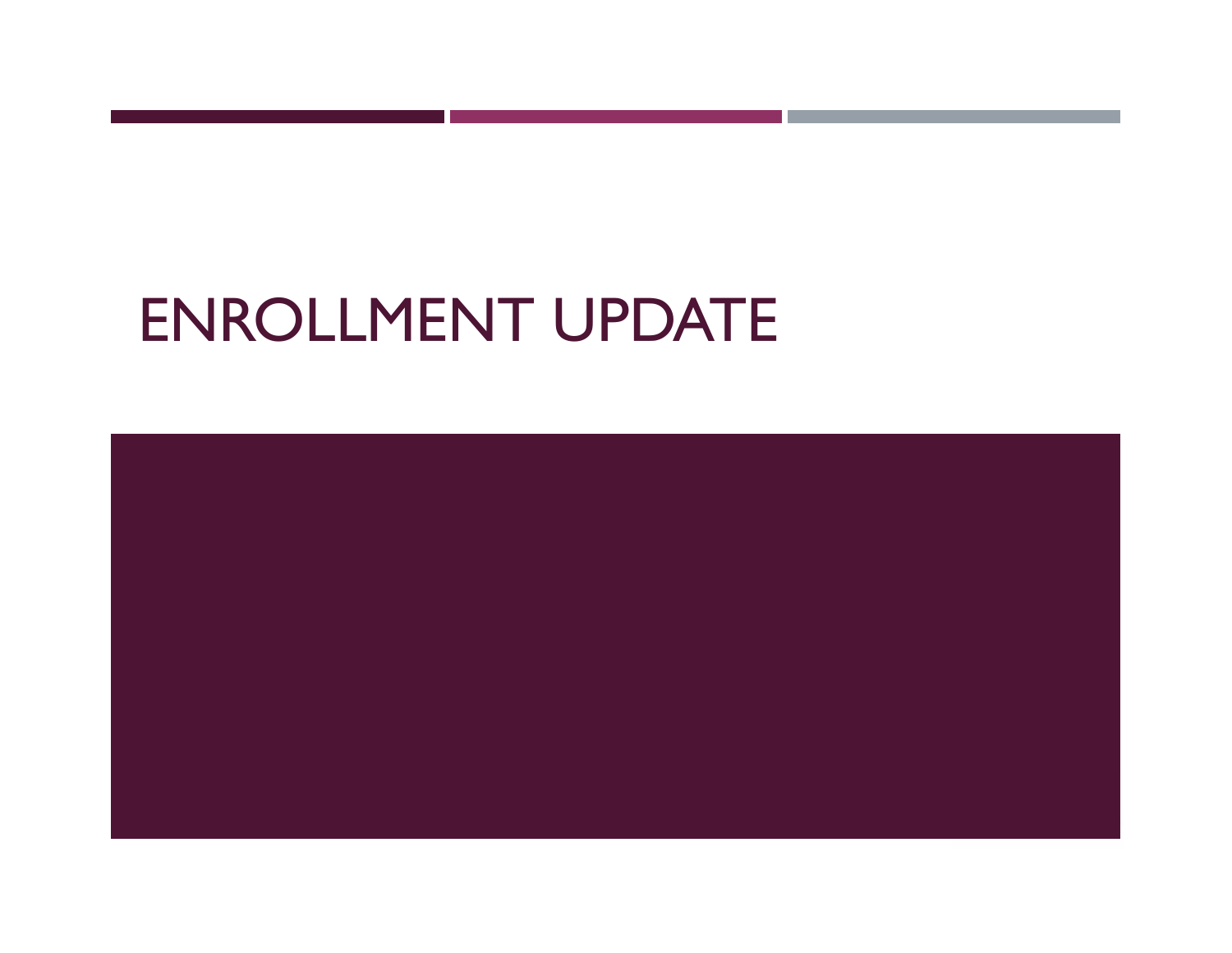#### ENROLLMENT FUNNEL

PROSPECTS

RESPONDENTS

APPLICANTS

ADMITTED

FINANCIAL AID

BEAR TRACKS

DEPOSITS/NSO

ENROLLED

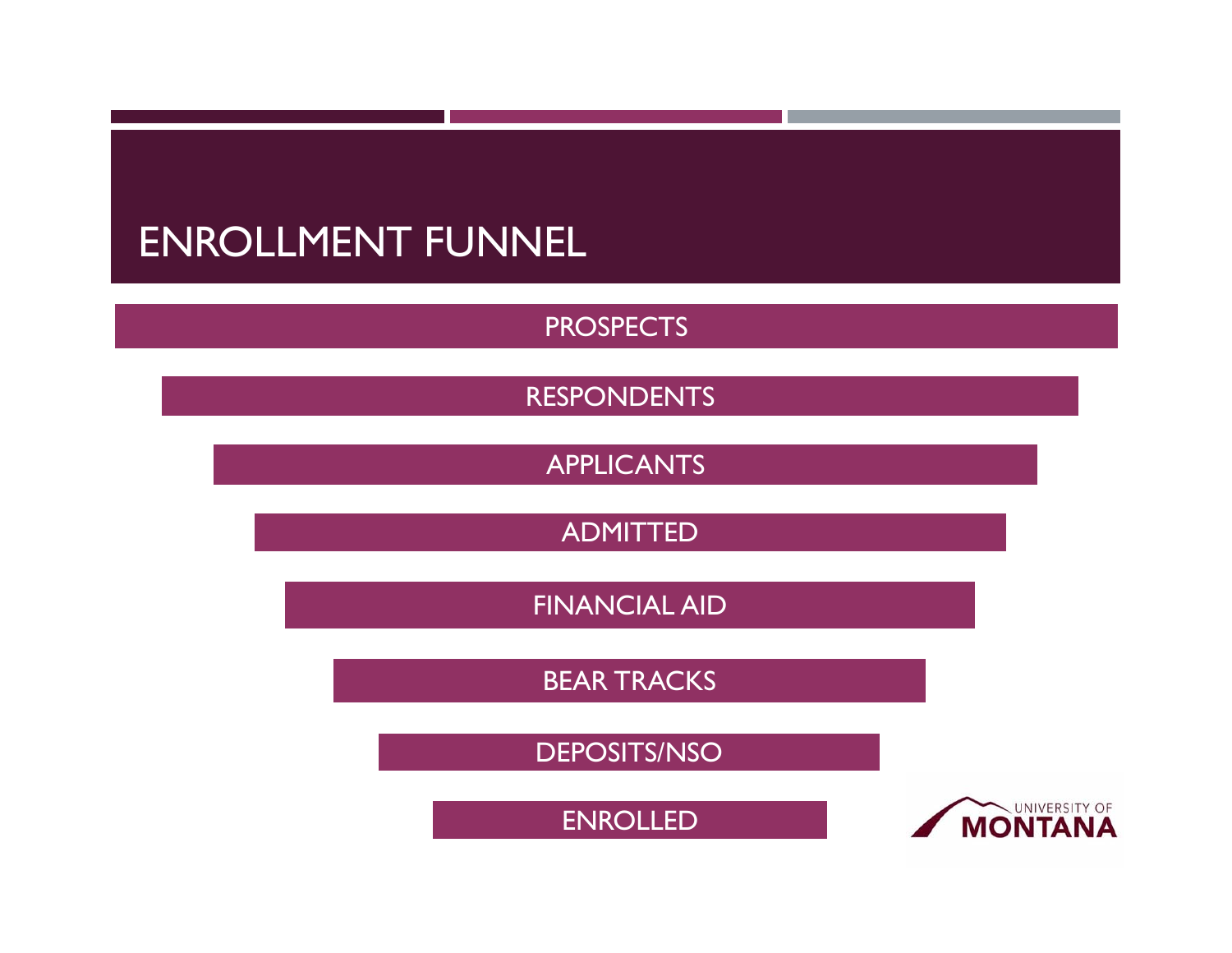# ADMISSIONS FUNNEL DATA

|                     | 2014  | 2015  | 2016  | 2017  | 2018  | 5-Year<br><b>Change</b> | <b>Slope</b> |
|---------------------|-------|-------|-------|-------|-------|-------------------------|--------------|
| <b>Applicants</b>   | 6996  | 7370  | 8153  | 7695  | 6607  | $-5.56%$                | $-45$        |
| <b>Admits</b>       | 6361  | 6524  | 7486  | 6953  | 5765  | $-9.37%$                | $-76$        |
| Admit (%)           | 90.9% | 88.5% | 91.8% | 90.4% | 87.3% | $-4.03%$                | $-0.5%$      |
| <b>Matriculants</b> | 2719  | 2496  | 2338  | 2254  | 2034  | $-25.19%$               | $-161$       |
| Yield (%)           | 42.7% | 38.3% | 31.2% | 32.4% | 35.3% | $-17.46%$               | $-2.1%$      |

- $\mathcal{L}_{\mathcal{A}}$  The table examines admissions funnel data for first-time, full-time college students who applied to, were admitted to, or enrolled at University of Montana.
- $\mathcal{C}$ Overall, UM applications have declined over the past five years.
- $\overline{\phantom{a}}$  This has affected the number of students admitted and enrolled (matriculants). More important, enrollment yield has decreased by more than 17 percent.

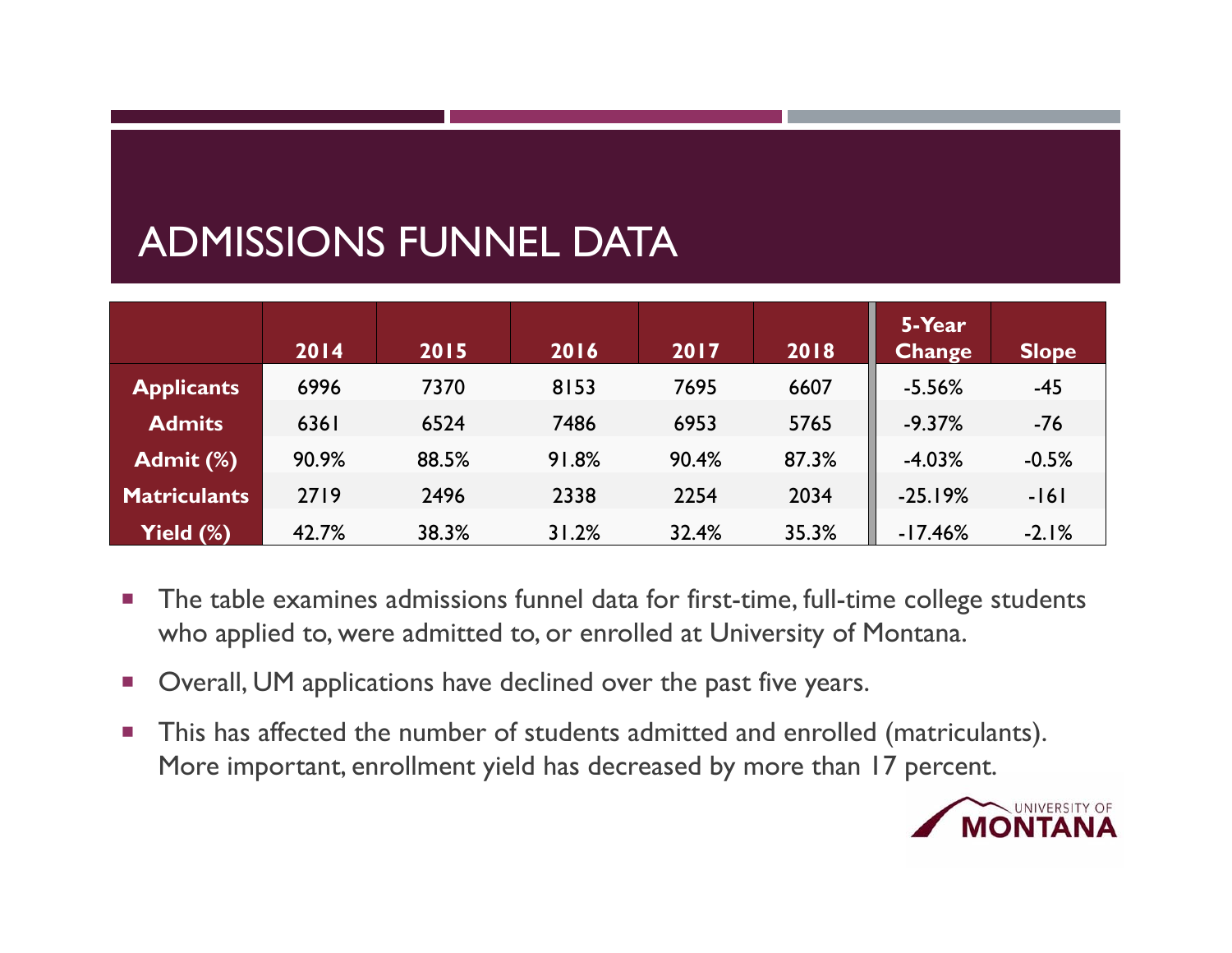### ENROLLMENT YIELD

|                 | 2014   | 2015   | 2016   | 2017   | 2018   | <b>Mean</b> | <b>Slope</b> |
|-----------------|--------|--------|--------|--------|--------|-------------|--------------|
| <b>FTFT</b>     | 39.60% | 34.32% | 27.05% | 28.70% | 30.78% | 32.09%      | $-2.33%$     |
| <b>Transfer</b> | 53.71% | 52.11% | 50.49% | 49.72% | 56.49% | 52.50%      | 0.32%        |
| Total           | 42.74% | 38.26% | 31.23% | 32.42% | 35.28% | 35.99%      | $-2.08%$     |

- ▉ The table above shows trends in enrollment yield among incoming freshman and transfer students.
- ▉ Enrollment yield is more than a statistic of student decision-making. It is a precursor to identifying problematic issues with recruitment and, even more broadly, to identifying possible systemic marketing and messaging misfires.
- П **Over the past five years, enrollment yield has declined at a rate of 2.1 percent.** 
	- $\mathcal{C}$ **First-time freshman enrollment has declined at a rate of 2.3 percent**
	- $\mathcal{C}$  **Transfer student enrollment, however, has increased slightly, from 53.7 percent in 2014 to 56.5 percent in 2018.**

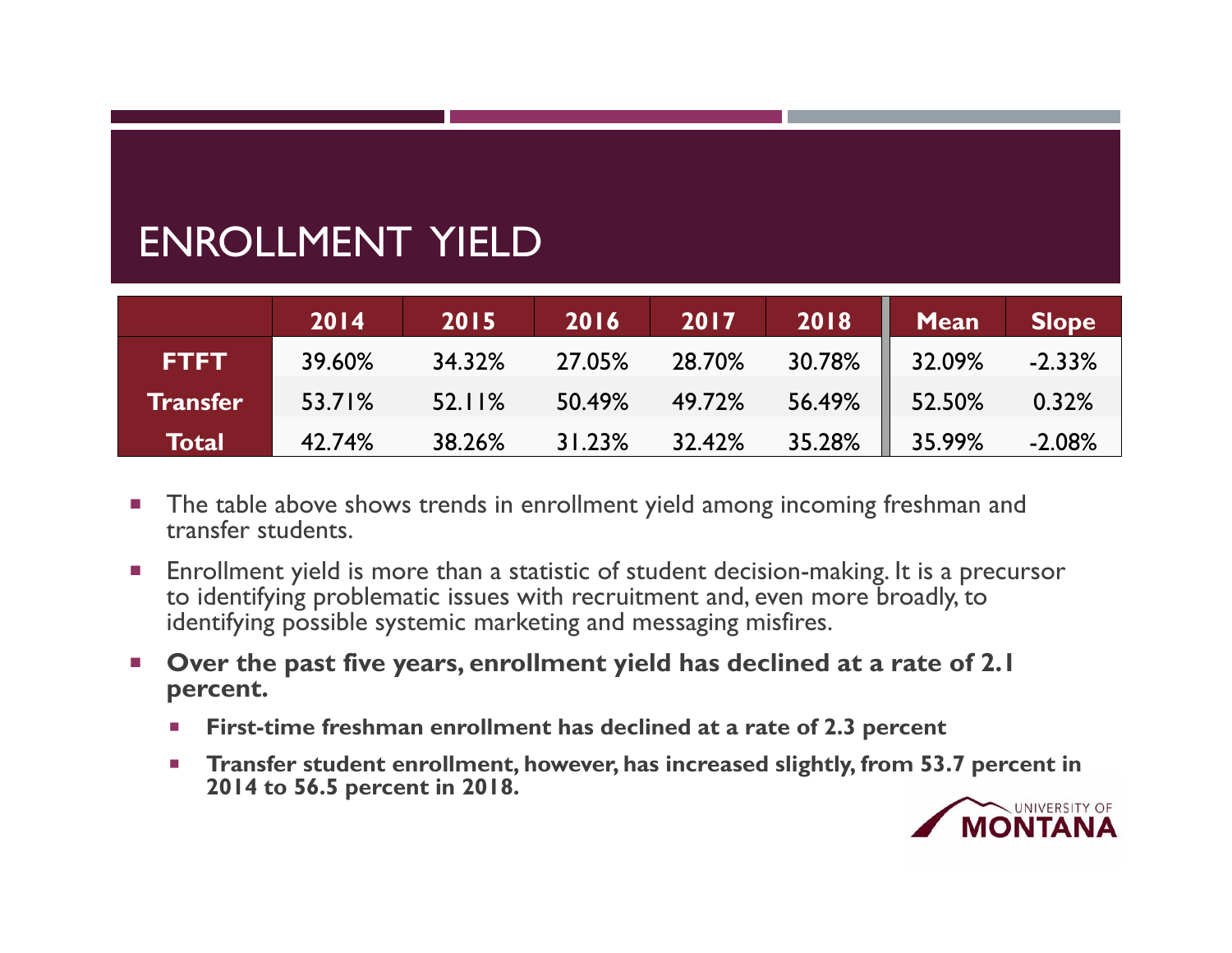### GEOGRAPHIC DISTRIBUTION

|                   | 2014   | 2015   | 2016   | 2017   | 2018   | <b>Mean</b> | 5-Year<br><b>Change</b> | <b>Slope</b> |
|-------------------|--------|--------|--------|--------|--------|-------------|-------------------------|--------------|
| In-State          | 65.94% | 68.07% | 63.60% | 65.22% | 66.57% | 65.88%      | 0.95%                   | $-0.16%$     |
| Out-of-State      | 34.06% | 31.93% | 36.40% | 34.78% | 33.43% | 34.12%      | $-1.84%$                | 0.16%        |
| <b>WUE States</b> | 10.45% | 9.54%  | 9.71%  | 10.78% | 10.62% | 10.22%      | 1.67%                   | 0.16%        |
| <b>All Other</b>  |        |        |        |        |        |             |                         |              |
| <b>States</b>     | 23.61% | 22.40% | 26.69% | 24.00% | 22.81% | 23.90%      | $-3.39%$                | 0.00%        |

- $\mathcal{L}_{\rm{max}}$  Over the past five years, the majority of students enrolled at UM came from Montana.
	- $\mathcal{L}_{\mathcal{A}}$  Among out‐of‐state students, an average of 10 percent came from WUE states and 23.9 percent from other states.

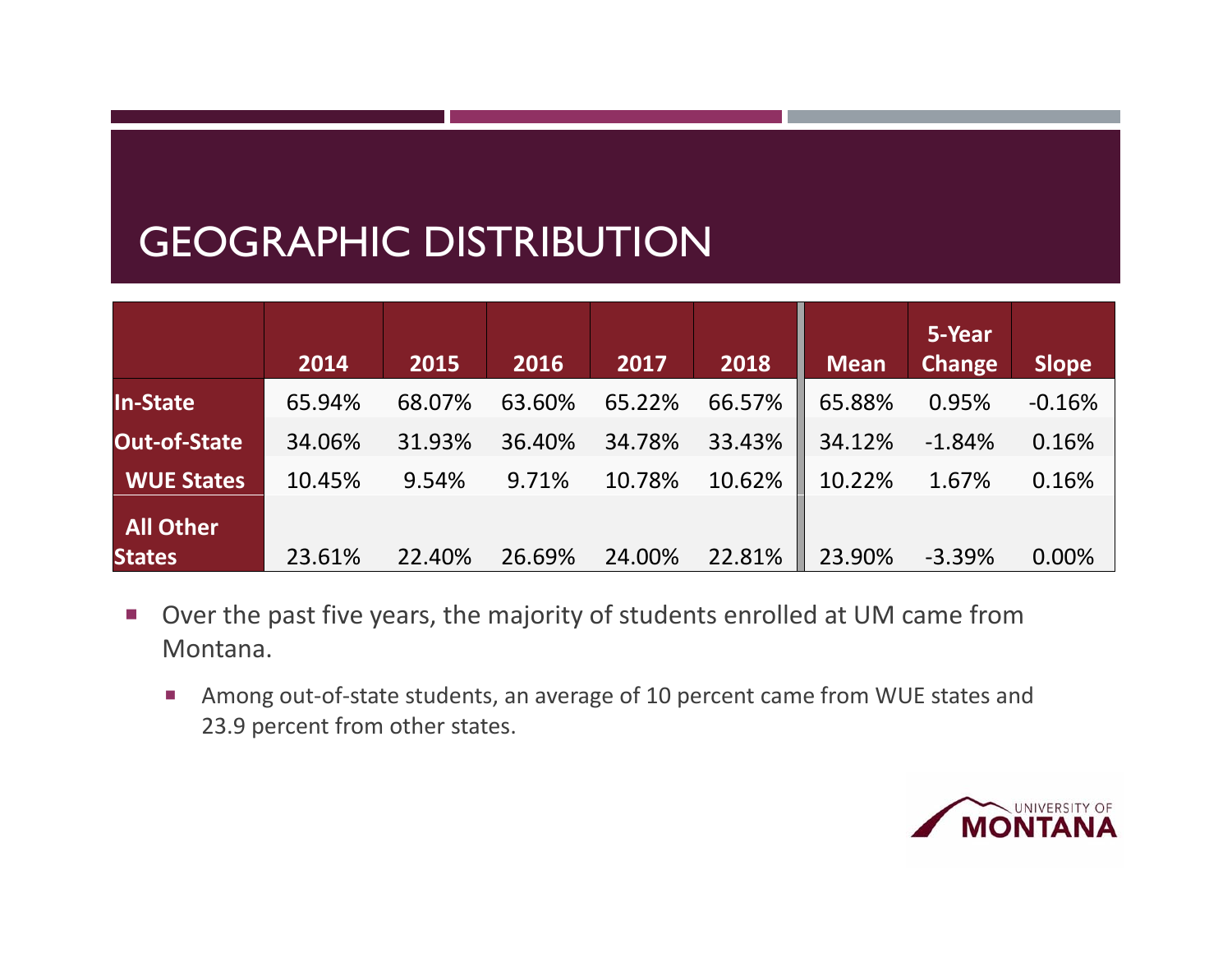# STUDENT PROFILE

|                                 | <b>Status</b>               | <b>Admissions</b><br>metric                        | <b>Mean</b>        |                    | Median 25th percentile | <b>50th</b><br>percent percent<br>ile | <b>75th</b><br>ile |
|---------------------------------|-----------------------------|----------------------------------------------------|--------------------|--------------------|------------------------|---------------------------------------|--------------------|
| First-Time,<br><b>Full-Time</b> | <b>Matric</b>               | High School GPA<br><b>SAT</b><br><b>ACT</b>        | 3.23<br>1078<br>23 | 3.31<br>1080<br>22 | 2.84<br>980<br>19      | 3.31<br>1080<br>22                    | 3.70<br>1190<br>26 |
| <b>Freshman</b><br>(FTFT)       | Non-Matric                  | <b>High School GPA</b><br><b>SAT</b><br><b>ACT</b> | 3.48<br>1095<br>23 | 3.40<br>1100<br>23 | 2.97<br>980<br>20      | 3.40<br>1100<br>23                    | 3.76<br>1210<br>26 |
| <b>Transfer</b>                 | <b>Matric</b><br>Non-Matric | <b>College GPA</b><br><b>College GPA</b>           | 3.00<br>3.01       | 3.11<br>3.08       | 2.58<br>2.60           | 3.11<br>3.08                          | 3.52<br>3.50       |

 $\mathcal{L}_{\mathcal{A}}$  The table above shows the academic profiles for incoming freshman and transfer students. Overall, students at UM have an average GPA of less than 3.25 and average SAT scores of 1078 and average ACT scores of 22.

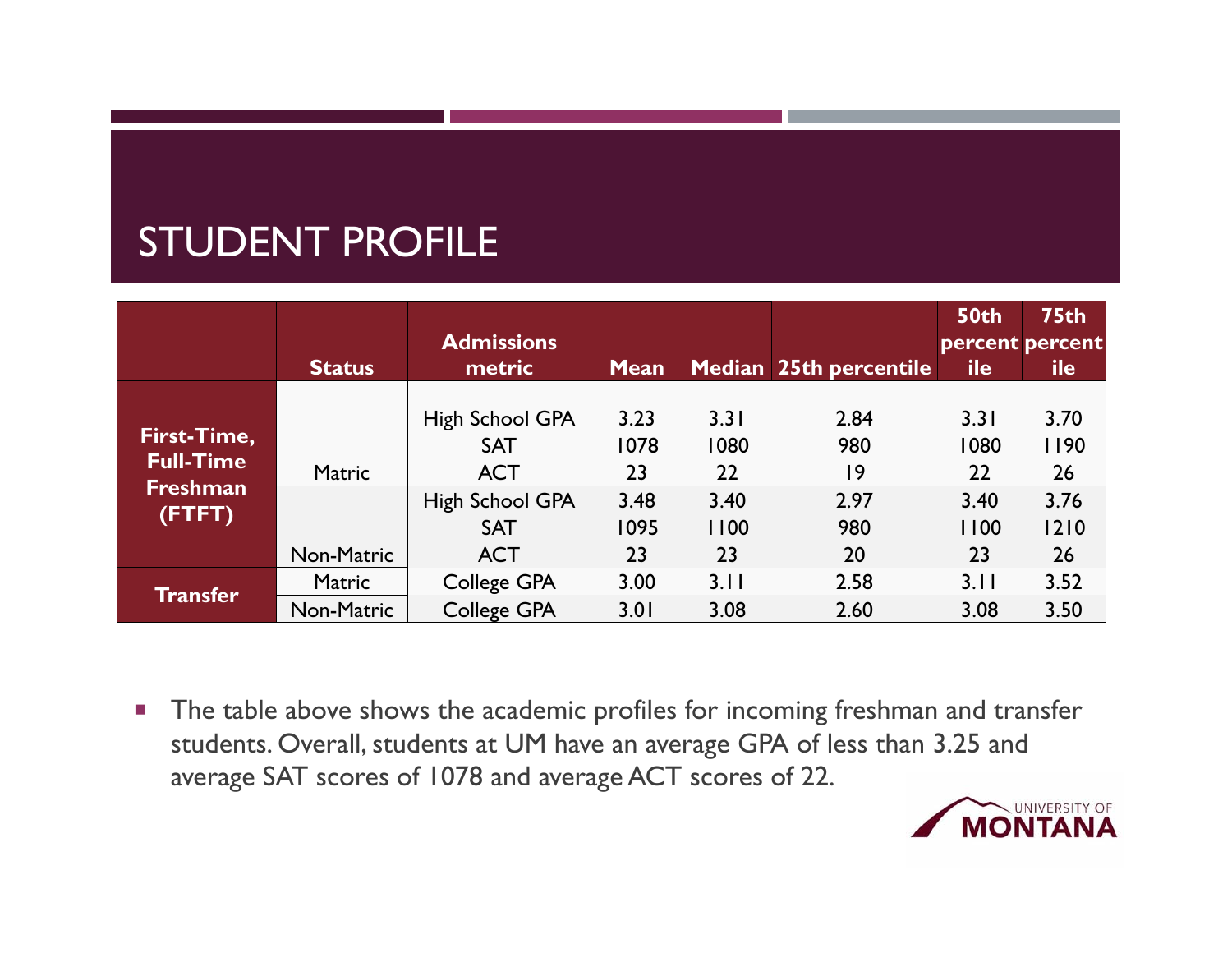# MONTANA

- $\mathcal{L}_{\mathcal{A}}$  Over the past five years, UM's student enrollment from Montana has taken a large hit. Among the top 10 producing counties, five have declined.
	- Г Furthermore, the 10 top counties account for over 80 percent of Montana enrollment and 50 percent UM's total enrollment.
- $\mathcal{C}^{\mathcal{C}}$ Eight counties have the best potential to increase enrollment:

| <b>Big Horn</b>  | Park              |
|------------------|-------------------|
| Hill             | <b>Richland</b>   |
| <b>e</b> fferson | Rosebud           |
| Lincoln          | <b>Stillwater</b> |

 $\mathcal{L}_{\mathcal{A}}$  These counties can produce new students, but the population size does not nearly match the current size of counties from which UM is drawing the most students.

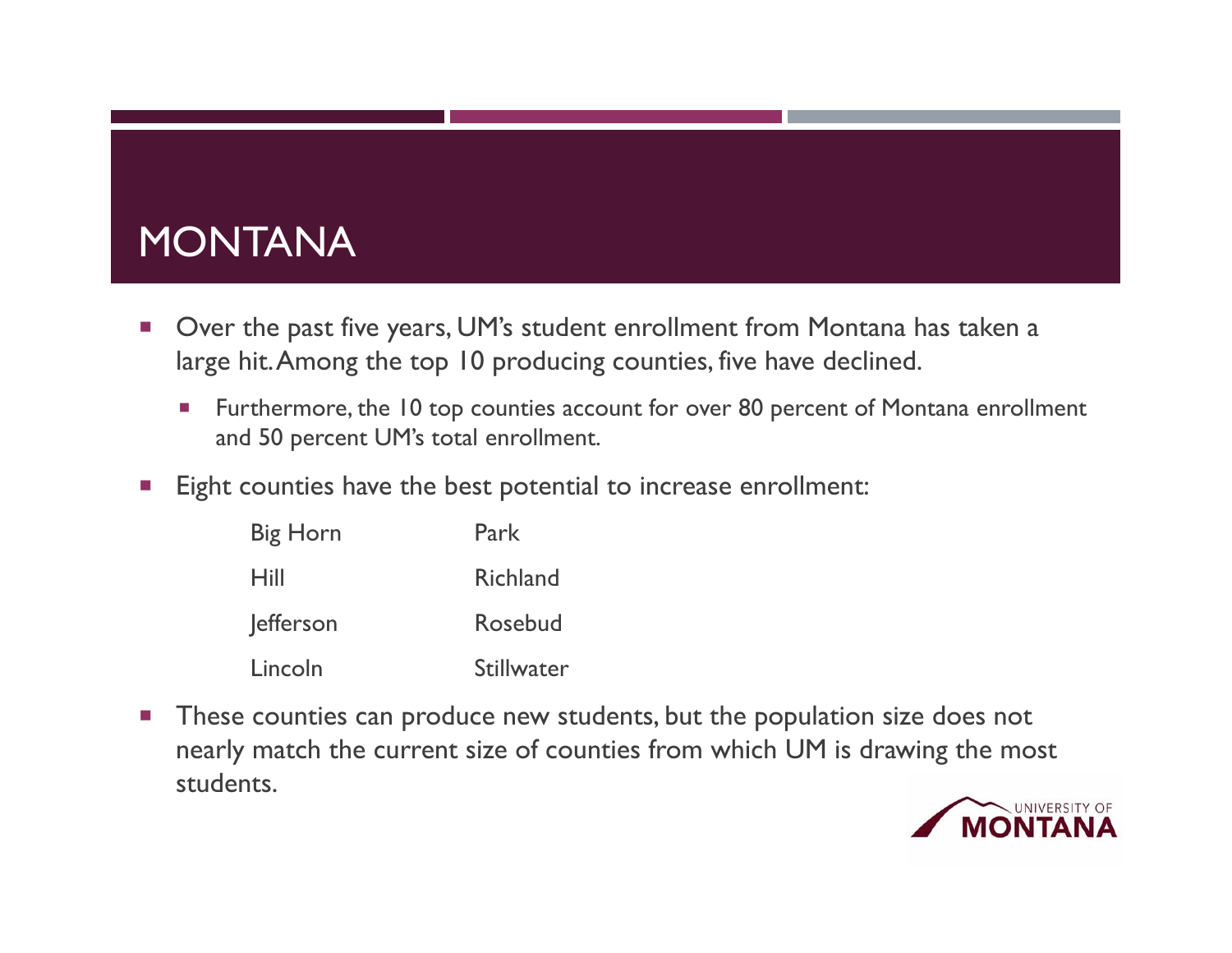#### **OREGON**

- T. Oregon is comprised of 25 counties, and the majority of Oregon matriculants at UM are from a small number of counties.
	- $\mathcal{L}_{\mathcal{A}}$  The top five counties produce more than 50 percent of Oregon's student population at University of Montana.
	- Ξ Matriculants from Oregon have been highly centralized to counties with the largest populations. All counties have a population of over 175,000 residents and have high educational attainment.
- $\mathcal{C}^{\mathcal{A}}$  After benchmarking these counties and examining enrollment data, we determined that five counties have greatest opportunities for UM to grow enrollment:
	- ×. Linn
	- Marion
	- a. Polk
	- Umatilla
	- $\mathcal{L}_{\mathcal{A}}$ Yamhill

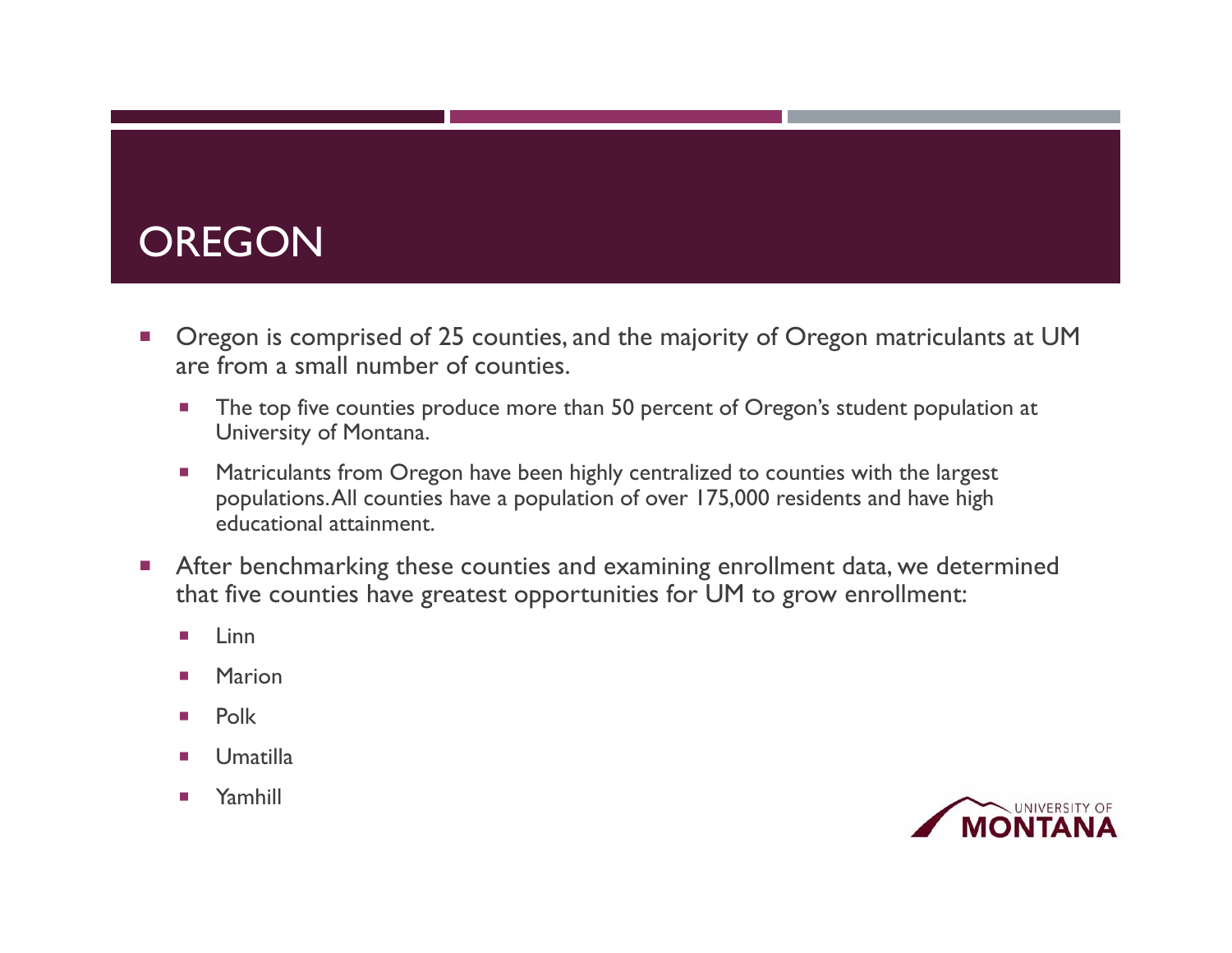# WASHINGTON

- $\mathcal{C}$  Washington enrollment is declining among many counties.
	- The top five counties account for an average of more than 60 percent of Washington matriculants.
	- King County produces 32 percent of Washington matriculants. However, King County enrollment has been declining rapidly over the last five years, accounting for only 27.46 percent in 2018 compared to 36.6 percent in 2014.
- $\mathcal{L}_{\mathcal{A}}$  Like Montana and Oregon, recruitment has been most successful in the most highly populated areas in Washington.
	- Fortunately (given the decline in King County), Washington is comprised of far larger counties than Montana and Oregon.
- $\mathcal{C}^{\mathcal{A}}$  After benchmarking demographics and enrollment trends, we determined that 5 Washington counties have greatest potential for enrollment growth:
	- Benton Grant
	- Cowlitz Yakima
	- **Franklin**

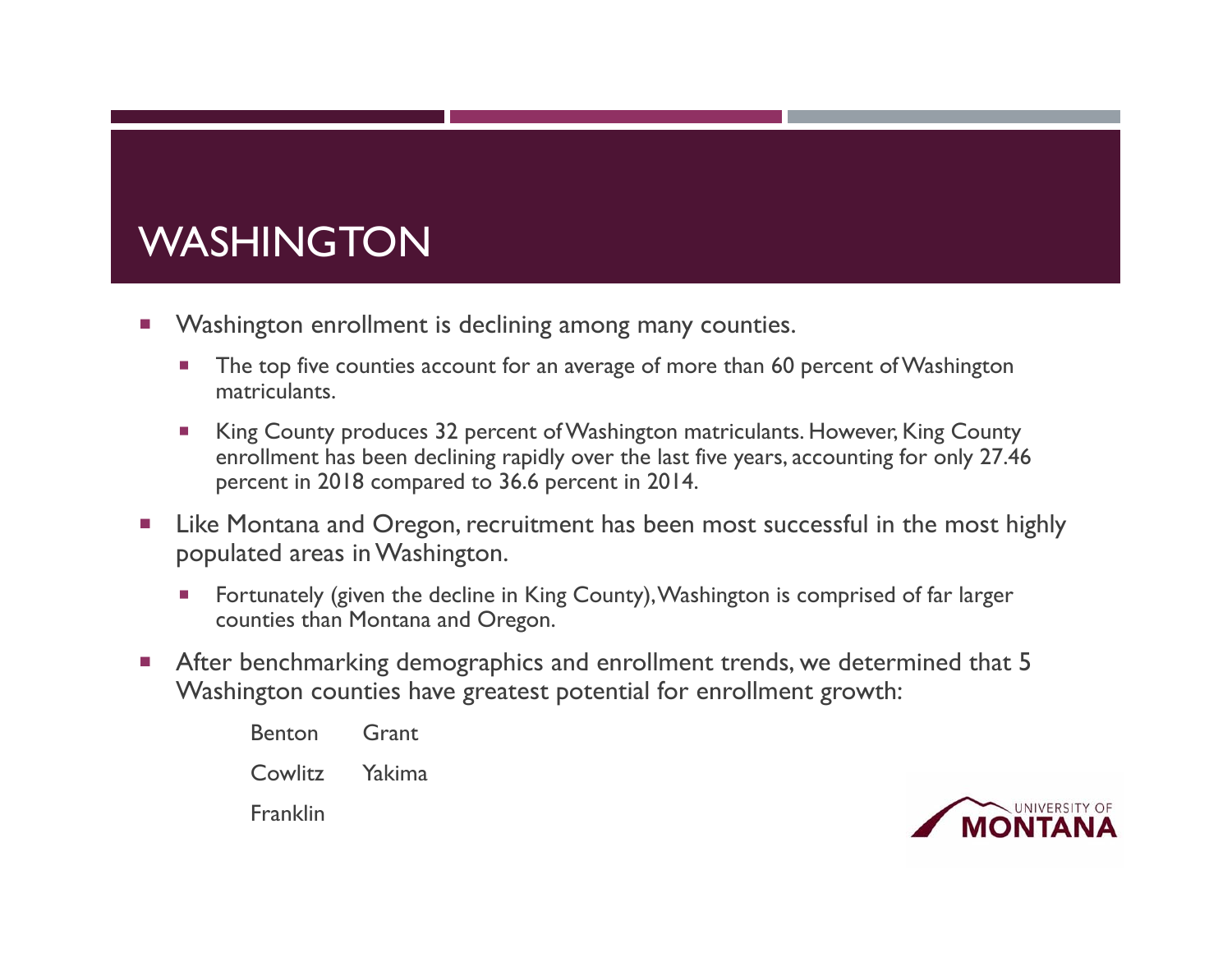#### **TAKEAWAYS**

- T. New market opportunities in Montana, Oregon and Washington.
- $\mathcal{L}_{\mathcal{A}}$  Admission trends by student characteristics.
	- П Findings show over the past five years, applicants, admits and matriculants have declined.
	- п Specifically, and important to note, the number of matriculants has decreased from 2,719 in 2014 to 2,034 in 2018 — a 25 percent decrease.
	- Г Moreover, enrollment yield has decreased by 17.5 percent over the past five years.
- $\mathcal{L}_{\mathcal{A}}$  In the past five years, the percentage of UM student enrollment has slightly shifted state‐by‐state.
	- Г The percentage of students from Montana has remained fairly consistent, while out‐of‐ state recruitment has decreased by 1.84 percent.
	- Г Importantly, the percentage of students enrolling from WUE states increased between 2014 and 2018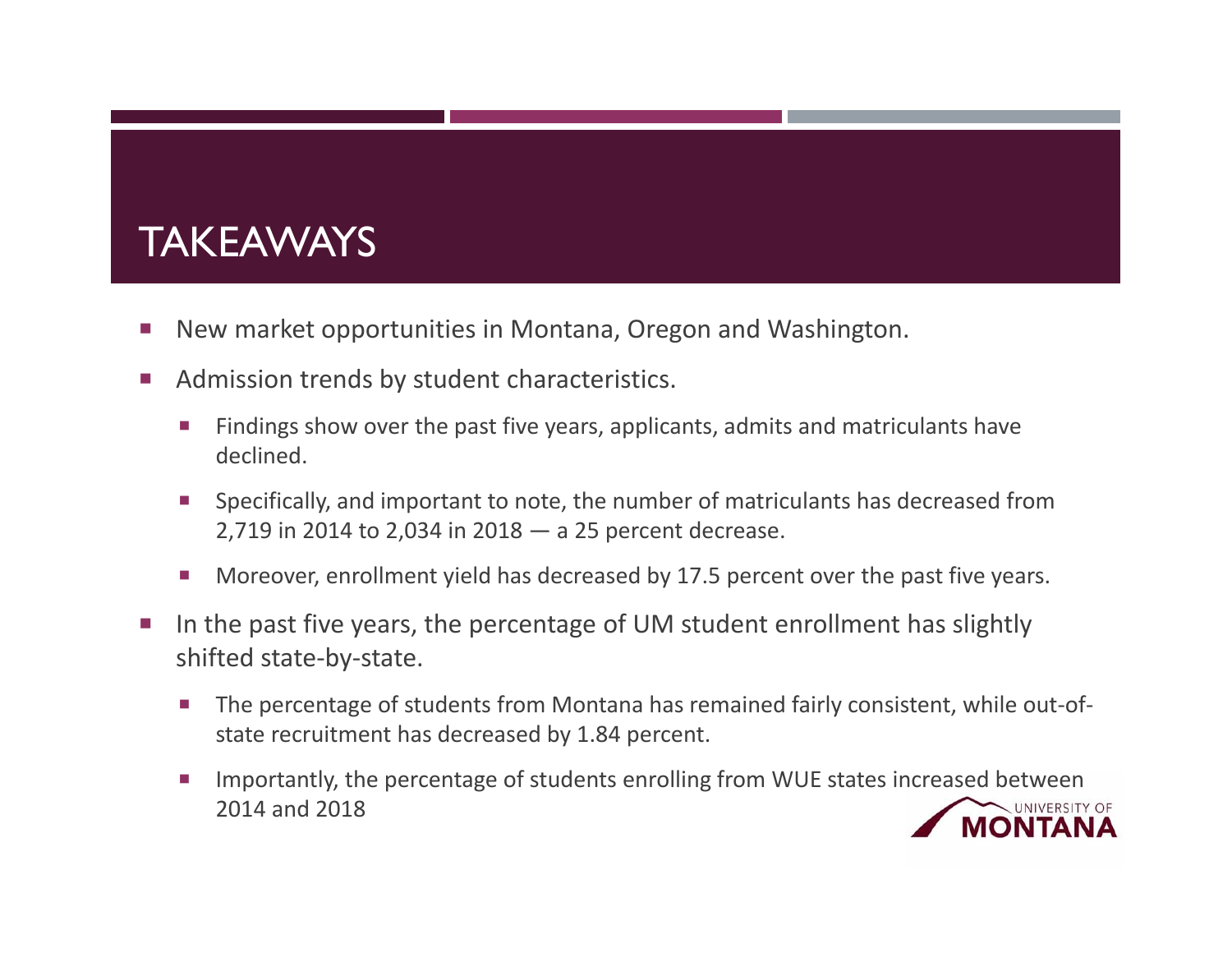# HOW STUDENTS COME TO US

- $\mathcal{C}$ We buy their names
- n. We receive a "Refer a Griz"
- $\mathcal{C}$ They complete a prospect card at an event, visit or fair
- $\mathcal{C}_{\mathcal{A}}$ They submit an inquiry from the website
- $\mathcal{C}_{\mathcal{A}}$ They send us test scores
- $\mathcal{C}^{\mathcal{A}}$ They send us their FAFSA
- $\mathcal{C}$ They send us their transcripts
- $\mathcal{C}_{\mathcal{A}}$ They reach out to us on social media
- $\mathcal{C}$  They apply
	- $\mathcal{O}(\mathbb{R}^d)$ Ghosts

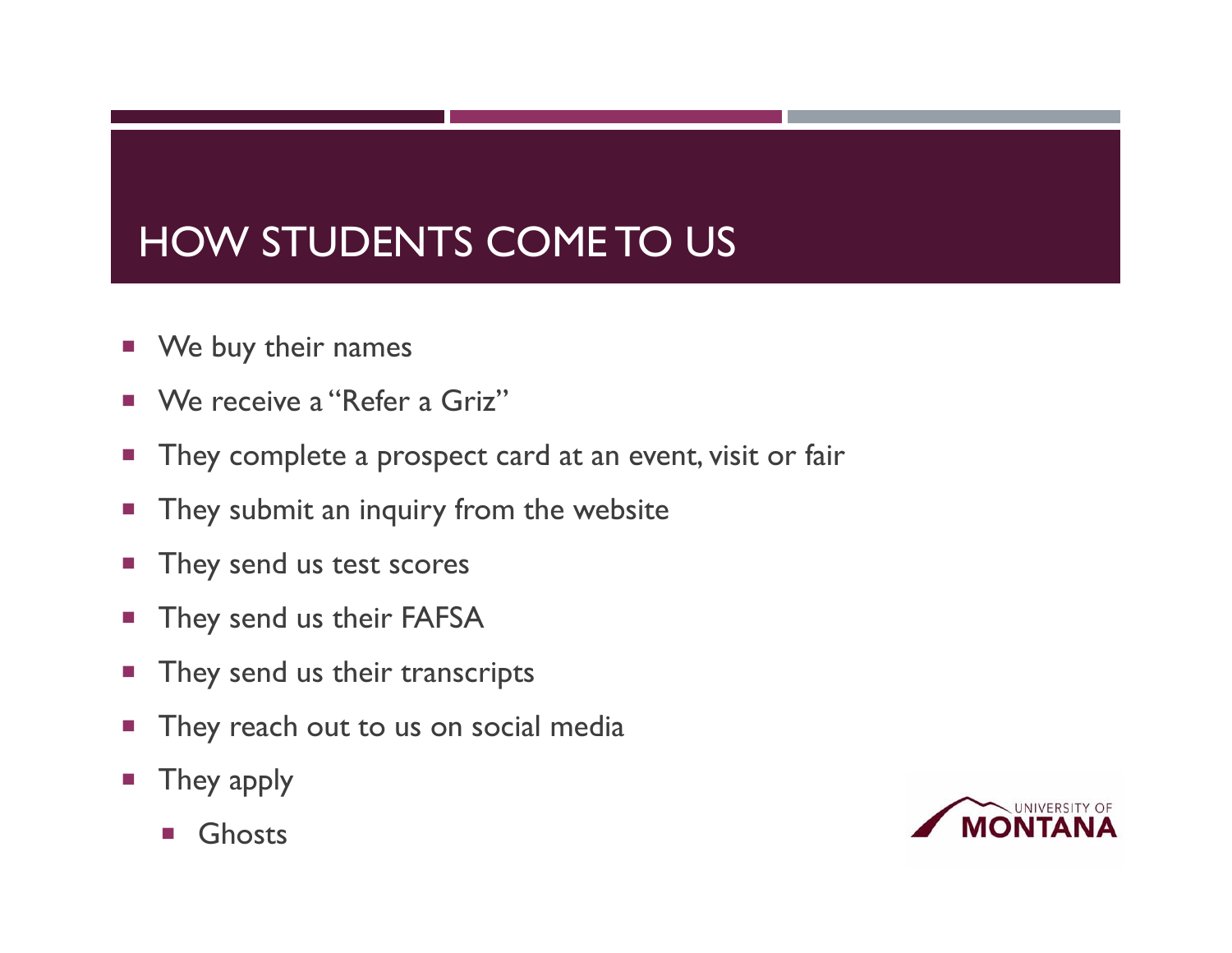# MARKETING TO STUDENTS

- $\mathcal{L}_{\mathcal{A}}$ Digital ads — web and social media
- **EXECOllateral pieces**
- $\mathcal{C}^{\mathcal{A}}$ Letters
- $\mathcal{C}$ Postcards
- $\mathcal{L}$ Emails
- $\mathcal{L}_{\mathcal{A}}$ **Texts**
- $\mathcal{L}_{\mathcal{A}}$ Calls
- $\overline{\mathbb{R}}$ Instant messaging

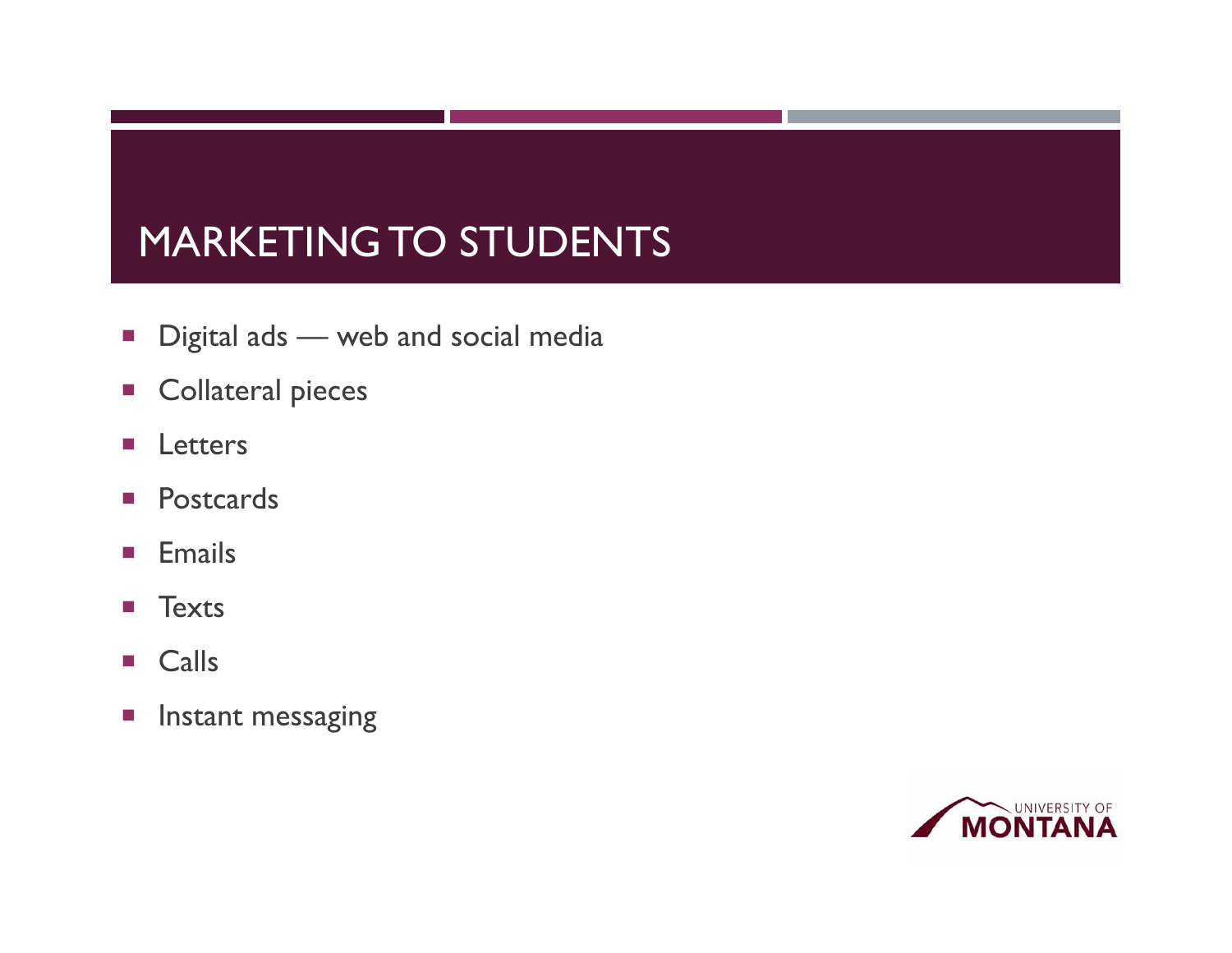### COMMUNICATION FLOWS

#### **Three types**

- **Marketing** 
	- **For inquiries**
	- $\mathcal{L}_{\mathcal{A}}$  To admit
		- General
		- **Major-specific**
- **Informational/transactional**
- $\mathcal{L}_{\text{max}}$ **Decisions**

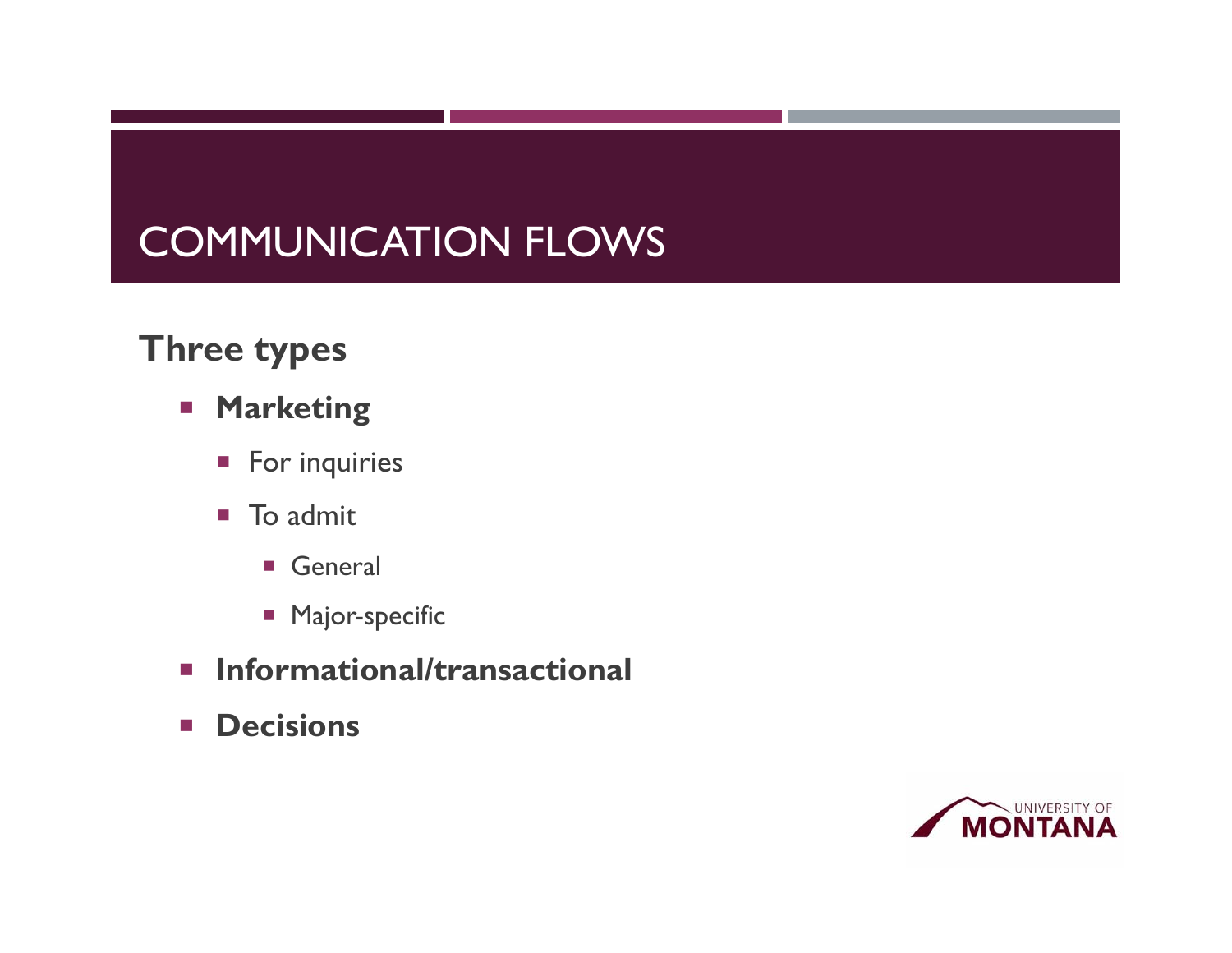# WEEKLY REPORTS

- $\mathcal{L}_{\mathcal{A}}$ Comparison of data from this week to same time last year (STLY)
- $\mathcal{L}_{\mathcal{A}}$  Overall campus numbers
	- $\mathcal{C}^{\mathcal{A}}$ **Mountain**
	- $\mathcal{C}$ Missoula College
	- m. Grad School
- **Data from colleges/schools/departments**

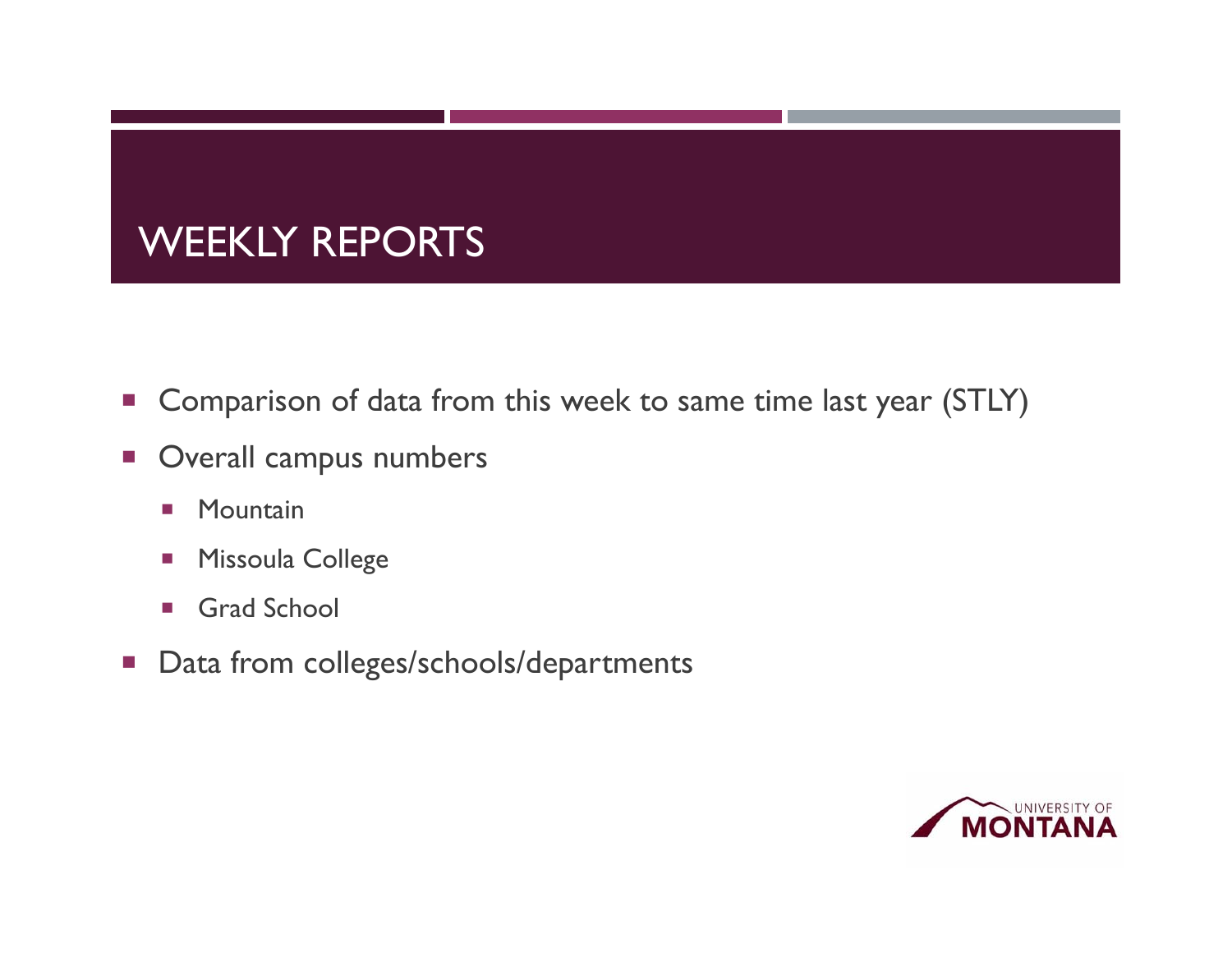# LISTS OF ADMITS

- **E** Students admitted to UM, indicated your college/school/program
- $\mathcal{L}_{\mathcal{A}}$  Look at all columns before contacting — helps with conversation
	- **COL** Decision
	- $\mathcal{L}_{\mathcal{A}}$ Registered for Bear Tracks
	- $\mathcal{C}^{\mathcal{A}}$ Completed AIQ
	- Applied for housing
	- P. Accepted financial aid package

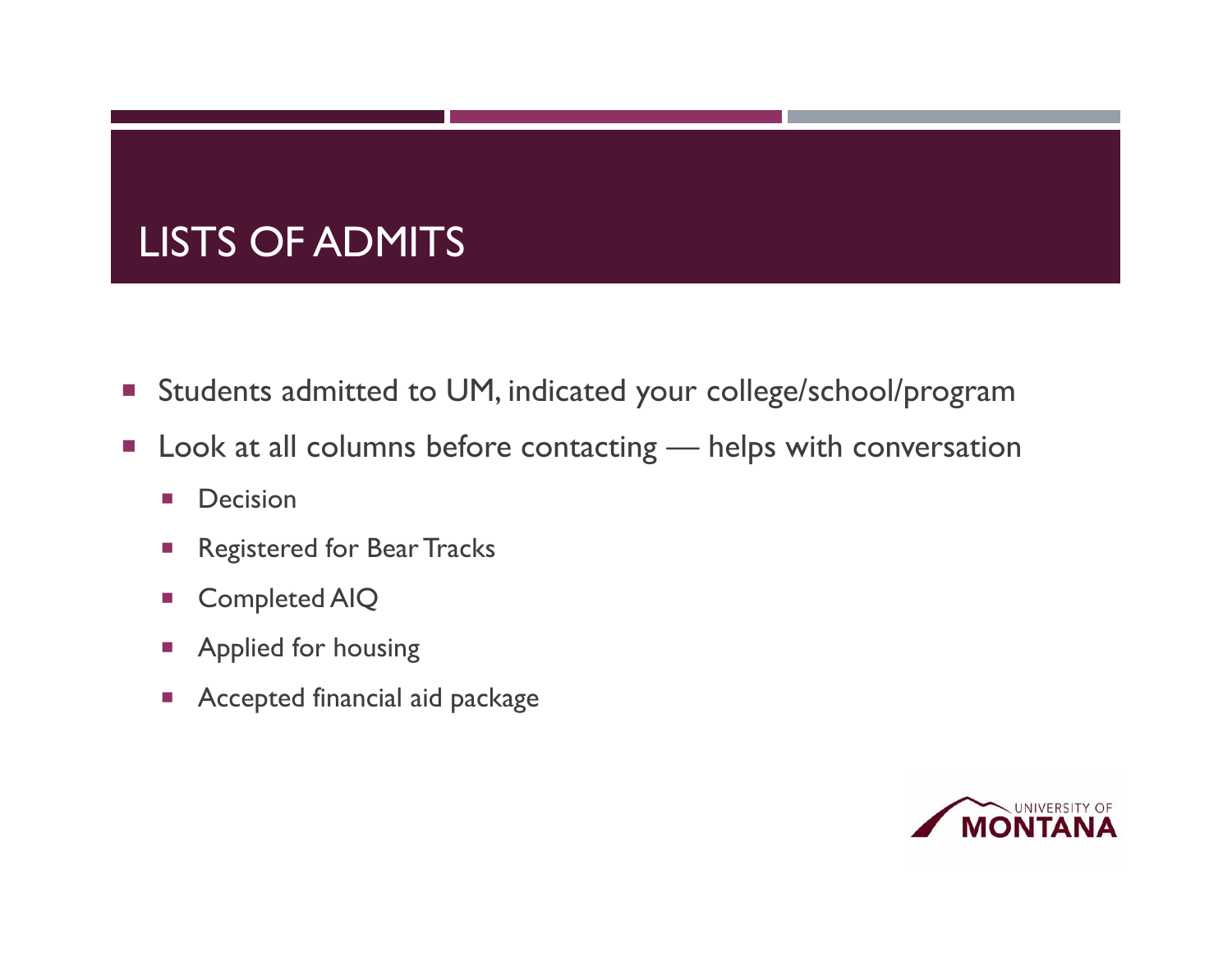# LIST OF INQUIRIES

- $\mathcal{L}_{\mathcal{A}}$ Students inquiring about UM, indicated your college/school/program
- **Look at all columns before contacting helps with conversation** 
	- $\mathcal{C}^{\mathcal{A}}$ Preferred name
	- $\mathcal{L}_{\mathcal{A}}$ Old major

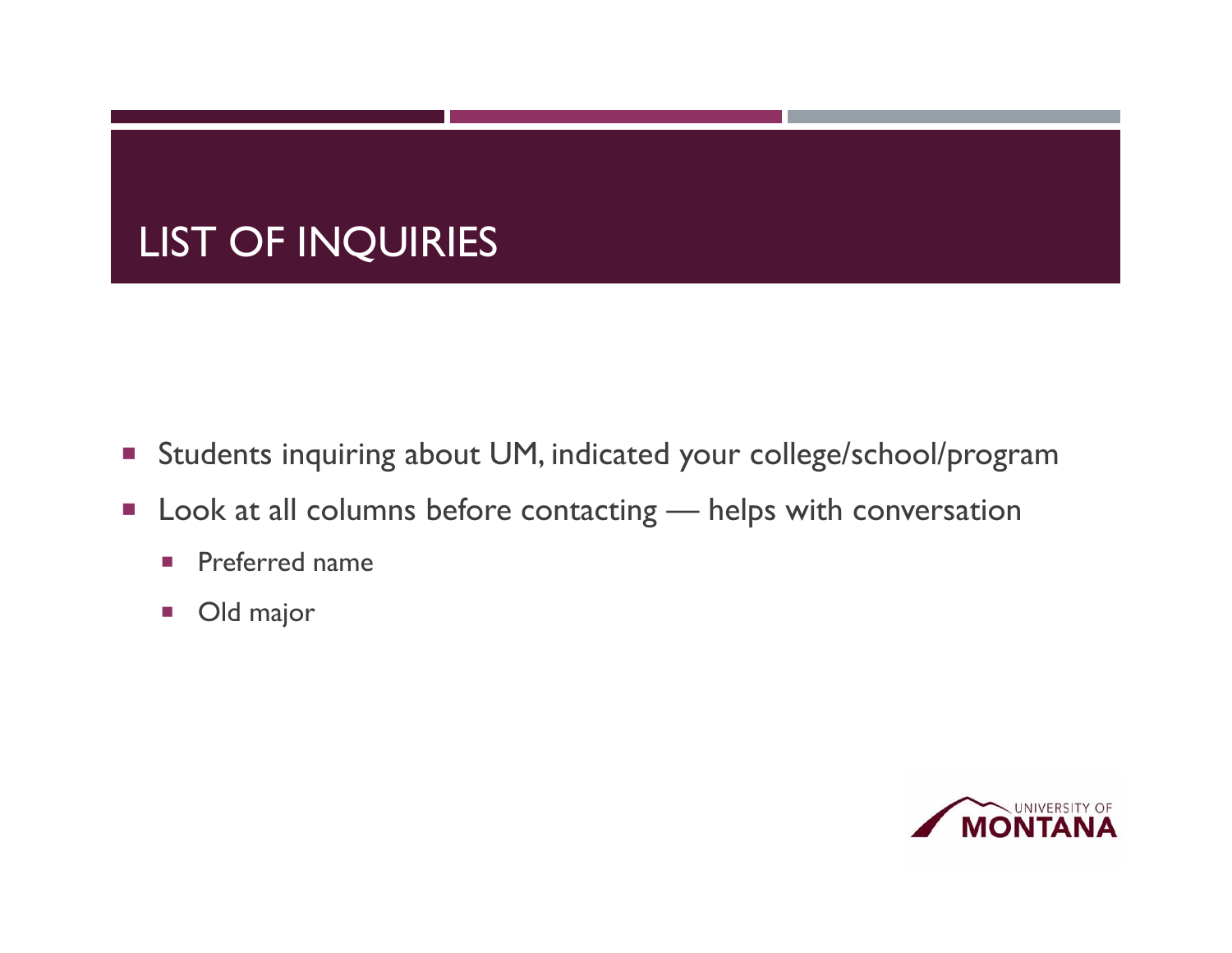### UNDECLAREDS

- $\mathcal{L}_{\mathcal{A}}$ We are including them for every college
- $\mathcal{L}^{\text{max}}$  Ground rules
	- $\mathcal{L}_{\mathcal{A}}$ Conversations should be wholly positive and upbeat
	- Do not disparage the University, another department or another university (it's not nice and we hear about it from students and parents)
	- **Service Service** If you want to reach out to this population, please let us know
	- Keep excellent notes about result of call
	- Report notes back to Enrollment Management

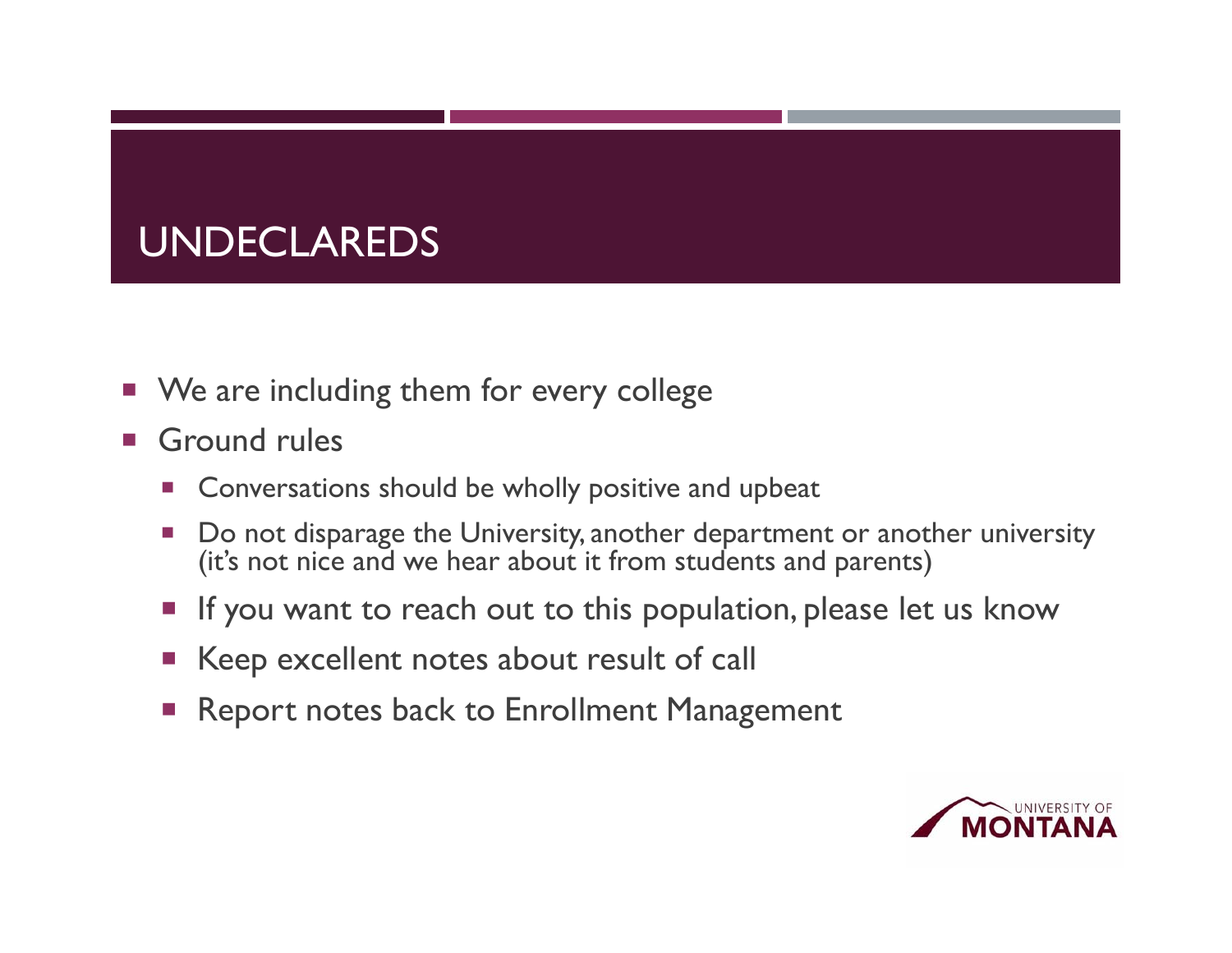#### ENROLLMENT 2019-20

#### MOUNTAIN CAMPUS

|                                    | Fall 19     | Fall 18          | <b>Percentage</b><br>Increase- | Fall 18 Apps- | Fall <sub>19</sub> | Fall 18 Acpt | Percentage<br>Increase- | Fall 18    |
|------------------------------------|-------------|------------------|--------------------------------|---------------|--------------------|--------------|-------------------------|------------|
| <b>ADMIT</b><br><b>DESCRIPTION</b> | <b>Apps</b> | <b>Apps STLY</b> | Apps                           | Final         | Acpt               | <b>STLY</b>  | Admitted                | Acpt-Final |
| Freshman Early<br><b>Admit</b>     |             |                  |                                |               |                    |              |                         |            |
| Freshman<br>Nontraditional         | 87          | 76               | 14%                            | 187           | 65                 | 49           | 33%                     | 140        |
| Freshman<br><b>Traditional</b>     | 3,942       | 4,350            | $-9%$                          | 4,642         | 3,611              | 3,713        | $-3%$                   | 4,087      |
| Nondegree                          | 3           | 12               | 8%                             | 103           | 9                  | 3            | 200%                    | 85         |
| <b>Transfer</b>                    | 717         | 653              | 10%                            | 1,222         | 511                | 485          | 5%                      | 1,049      |
| <b>TOTAL</b>                       | 4,759       | 5,091            | $-7%$                          | 6,154         | 4,196              | 4,250        | $-7%$                   | 5,361      |

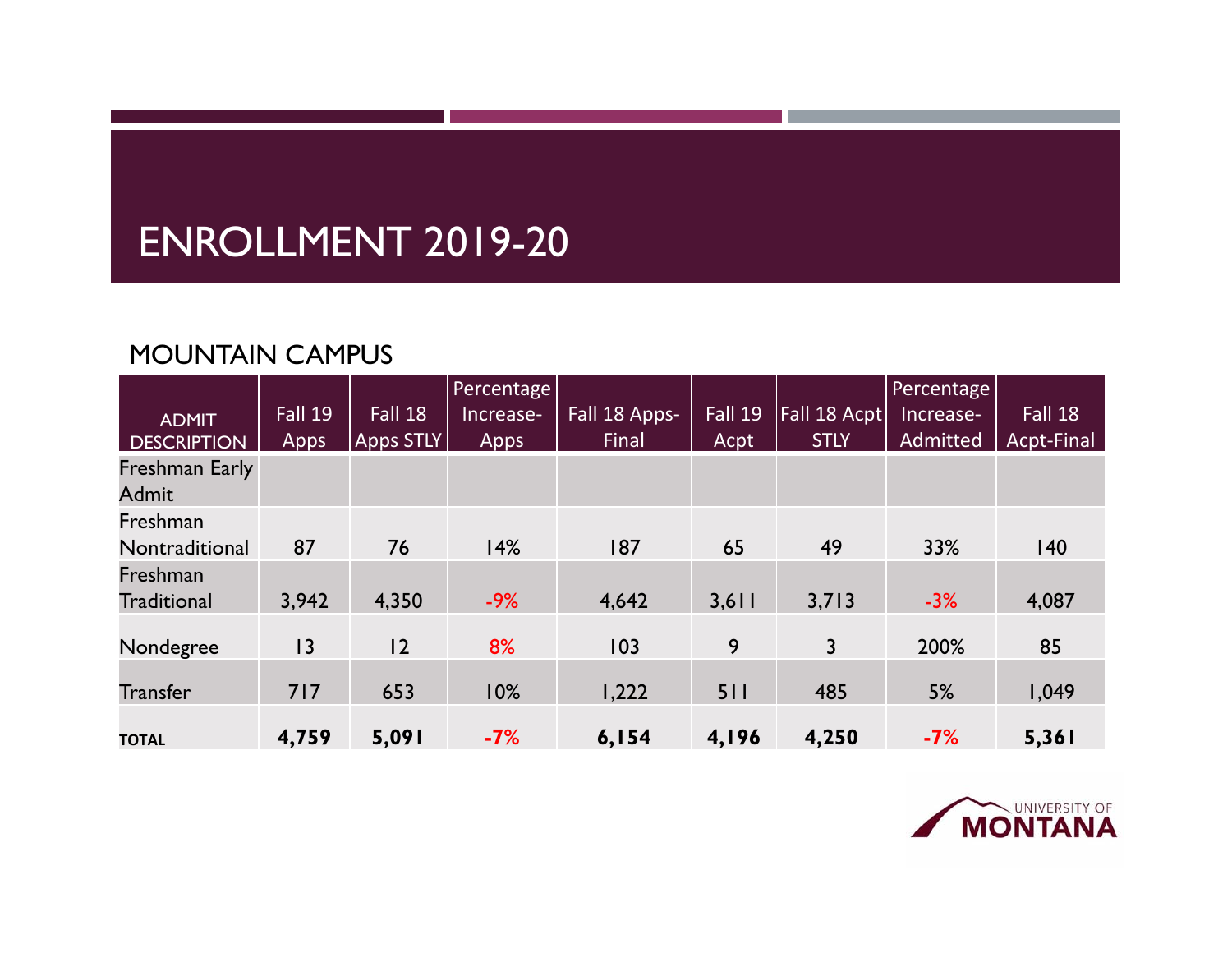

#### MISSOULA COLLEGE

|                    |              |                  | <b>Percentage</b> |                |                    |              | Percentage |                |
|--------------------|--------------|------------------|-------------------|----------------|--------------------|--------------|------------|----------------|
| <b>ADMIT</b>       | Fall 19      | Fall 18          | Increase-         | Fall 18 Apps-  | Fall <sub>19</sub> | Fall 18 Acpt | Increase-  | Fall 18        |
| <b>DESCRIPTION</b> | <b>Apps</b>  | <b>Apps STLY</b> | <b>Apps</b>       | Final          | Acpt               | <b>STLY</b>  | Admitted   | Acpt-Final     |
| Freshman Early     |              |                  |                   |                |                    |              |            |                |
| <b>Admit</b>       | $\mathsf{I}$ |                  |                   | 43             | $\mathbf{H}$       |              | 1,000%     | 43             |
| Freshman           |              |                  |                   |                |                    |              |            |                |
| Nontraditional     | 34           | 45               | $-24%$            | 149            | 3                  | 30           | $-57%$     | 116            |
| Freshman           |              |                  |                   |                |                    |              |            |                |
| <b>Traditional</b> | 396          | 356              | 11%               | 497            | 368                | 322          | 14%        | 488            |
|                    |              |                  |                   |                |                    |              |            |                |
| Nondegree          |              | $\mathbf 0$      | 100%              | $\overline{2}$ |                    | $\mathbf 0$  | 100%       | $\overline{2}$ |
|                    |              |                  |                   |                |                    |              |            |                |
| <b>Transfer</b>    | 0            | 9 <sub>1</sub>   | 11%               | 326            | 73                 | 61           | 20%        | 293            |
|                    |              |                  |                   |                |                    |              |            |                |
| <b>TOTAL</b>       | 543          | 493              | 10%               | 1017           | 466                | 414          | 13%        | 942            |

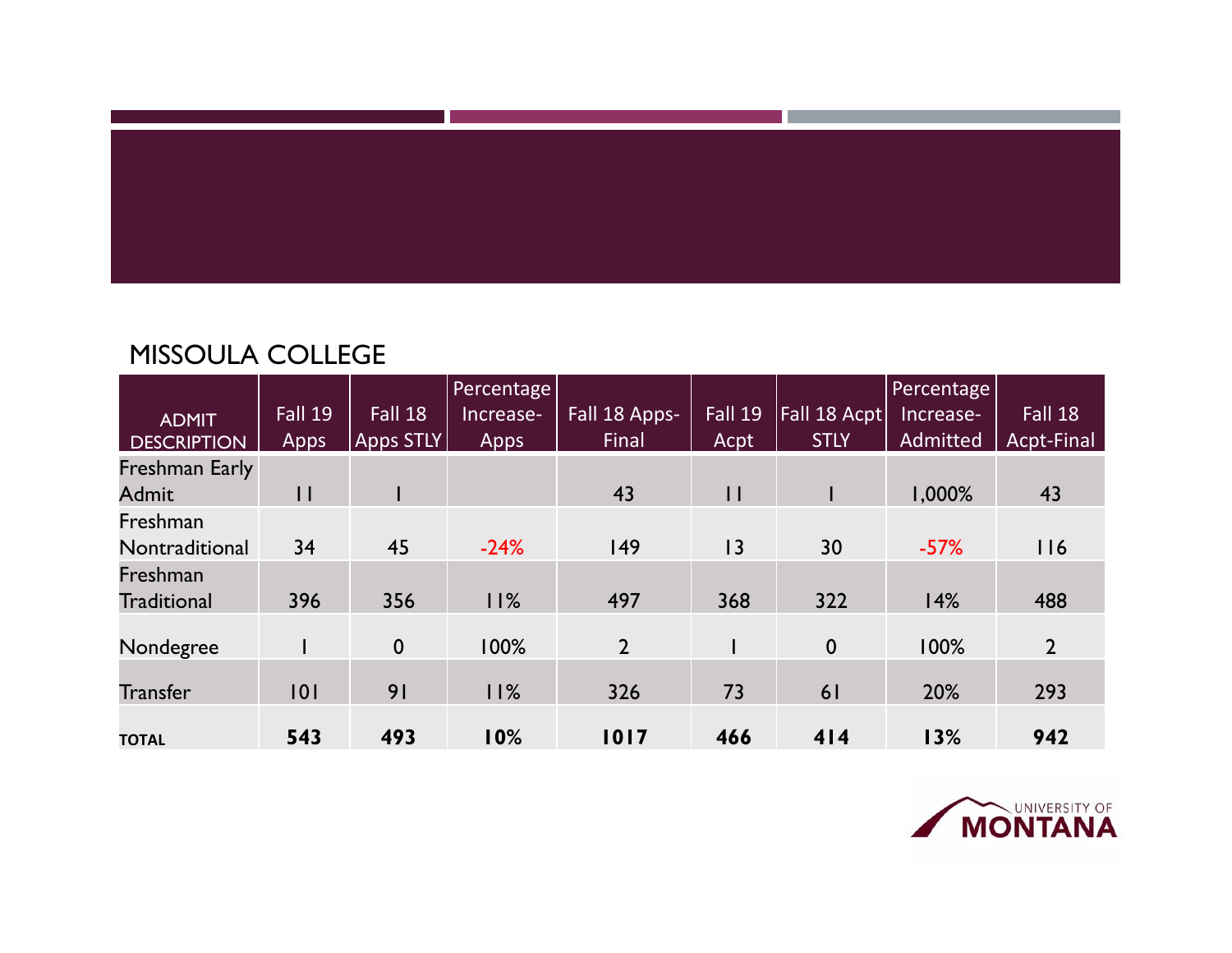

#### Graduate School

|                    |         |                  | <b>Percentage</b> |               |            |              | Percentage |            |
|--------------------|---------|------------------|-------------------|---------------|------------|--------------|------------|------------|
| <b>ADMIT</b>       | Fall 19 | Fall 18          | Increase-         | Fall 18 Apps- | Fall $19$  | Fall 18 Acpt | Increase-  | Fall 18    |
| <b>DESCRIPTION</b> | Apps    | <b>Apps STLY</b> | Apps              | Final         | Acpt       | <b>STLY</b>  | Admitted   | Acpt-Final |
| Doctoral           | 768     | 884              | $-13%$            | 1071          | 138        | 117          | 18%        | 346        |
| Nondegree          |         |                  |                   | 94            |            |              |            | 94         |
| Master's           | 756     | 897              | $-16%$            | 1066          | 392        | 399          | $-2%$      | 612        |
| <b>Specialist</b>  | 25      | 23               | 9%                | 31            | H          | 9            | 22%        | 18         |
| <b>TOTAL</b>       | 1,549   | 1,804            | $-14%$            | 2,262         | <b>541</b> | 525          | 3%         | 1,070      |

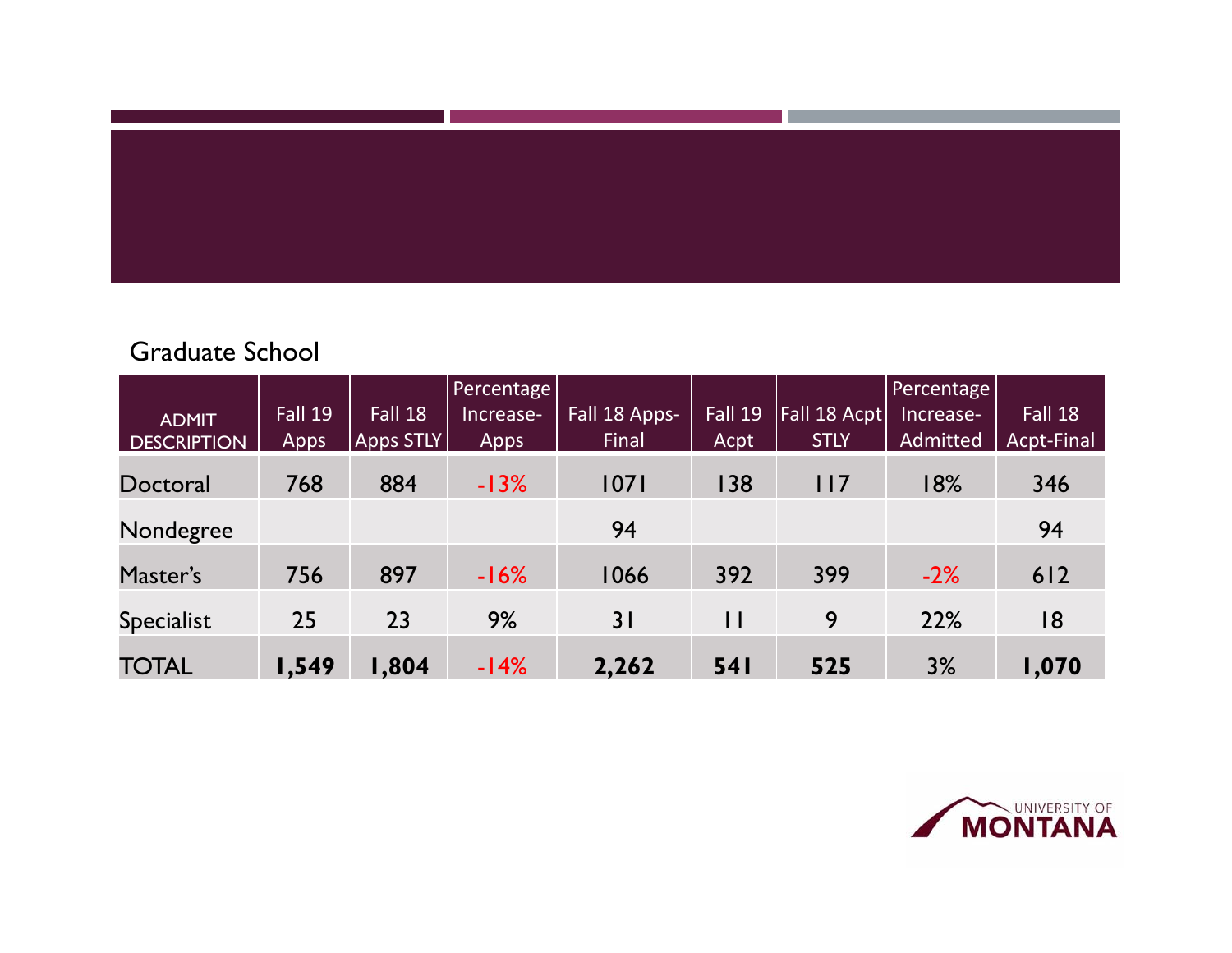#### RESIDENCY COMPARISON — MOUNTAIN

| <b>Residency</b> | Fall 19<br>apps | <b>Fall 18</b><br>$apps -$<br><b>STLY</b> | <b>Fall 18</b><br>$apps -$<br><b>census</b> | <b>Fall 19</b><br>admits | <b>Fall 18</b><br>admits<br>$-$ STLY | <b>Fall 18</b><br>$admits -$<br><b>census</b> | <b>Increase</b><br>apps | Increase<br>admits |
|------------------|-----------------|-------------------------------------------|---------------------------------------------|--------------------------|--------------------------------------|-----------------------------------------------|-------------------------|--------------------|
| In-state         | 1,887           | 1,960                                     | 2,571                                       | 1,683                    | 1,674                                | 2,077                                         | $-4%$                   | 1%                 |
| Out-of-<br>state | 1,536           | 2,391                                     | 2,814                                       | 1,261                    | 1,854                                | 1,794                                         | $-36%$                  | $-32%$             |
| <b>WUE</b>       | 1,288           | 740                                       | 769                                         | 1,251                    | 722                                  | 555                                           | 74%                     | 73%                |
| <b>TOTAL</b>     | 4,711           | 5,091                                     | 6,154                                       | 4,195                    | 4,250                                | 4,426                                         | $-7%$                   | $-1\%$             |

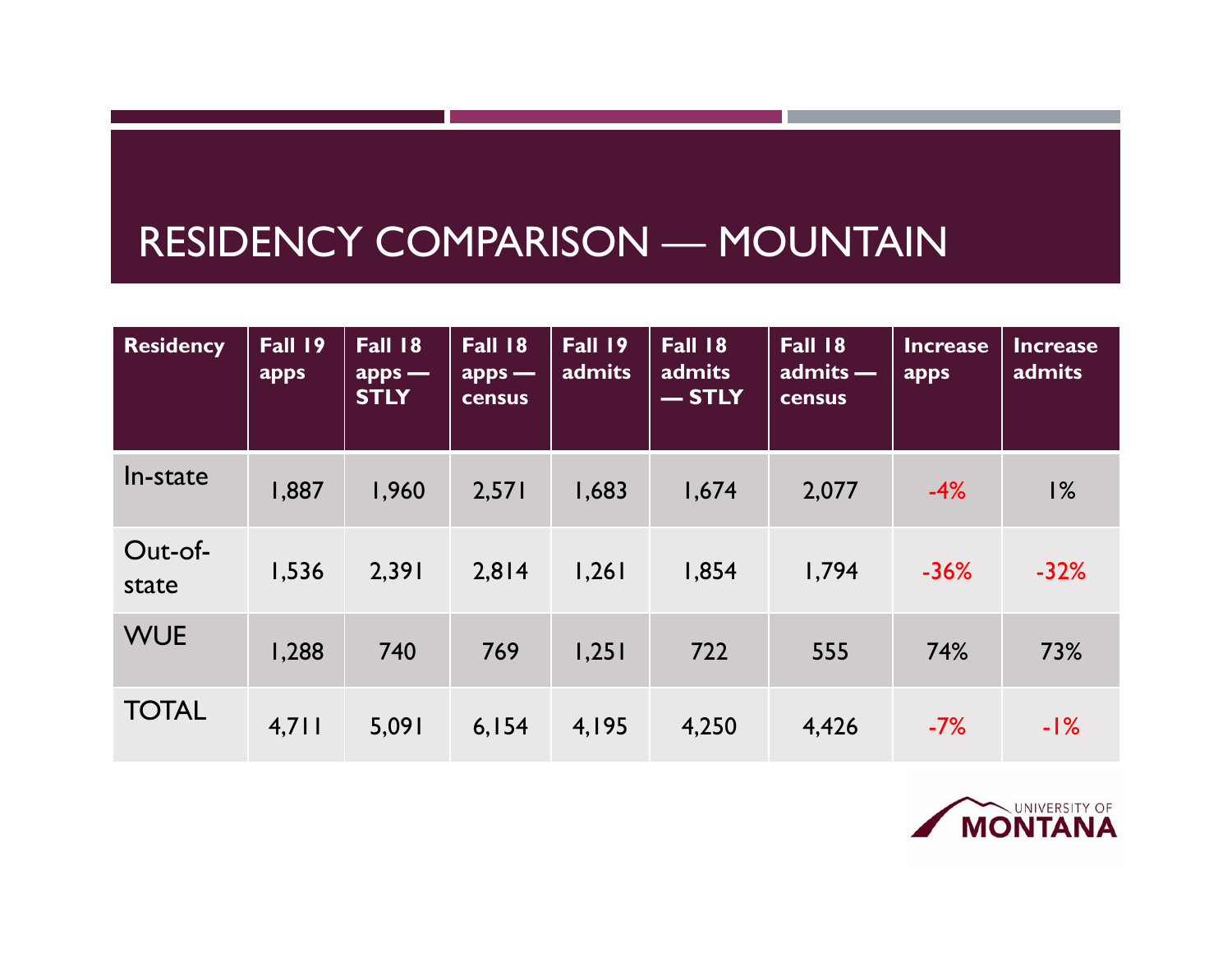#### RESIDENCY COMPARISON — MISSOULA

| <b>Residency</b> | Fall 19<br>apps | <b>Fall 18</b><br>$apps -$<br><b>STLY</b> | <b>Fall 18</b><br>$apps -$<br><b>census</b> | <b>Fall 19</b><br>admits | <b>Fall 18</b><br>admits<br>$-$ STLY | <b>Fall 18</b><br>$admits -$<br><b>census</b> | <b>Increase</b><br>apps | <b>Increase</b><br>admits |
|------------------|-----------------|-------------------------------------------|---------------------------------------------|--------------------------|--------------------------------------|-----------------------------------------------|-------------------------|---------------------------|
| In-state         | 410             | 397                                       | 829                                         | 372                      | 337                                  | 744                                           | 3%                      | 10%                       |
| Out-of-<br>state | 115             | 96                                        | 188                                         | 93                       | 77                                   | 148                                           | 20%                     | 21%                       |
| <b>TOTAL</b>     | 525             | 493                                       | 1,017                                       | 465                      | 414                                  | 892                                           | 6%                      | 12%                       |

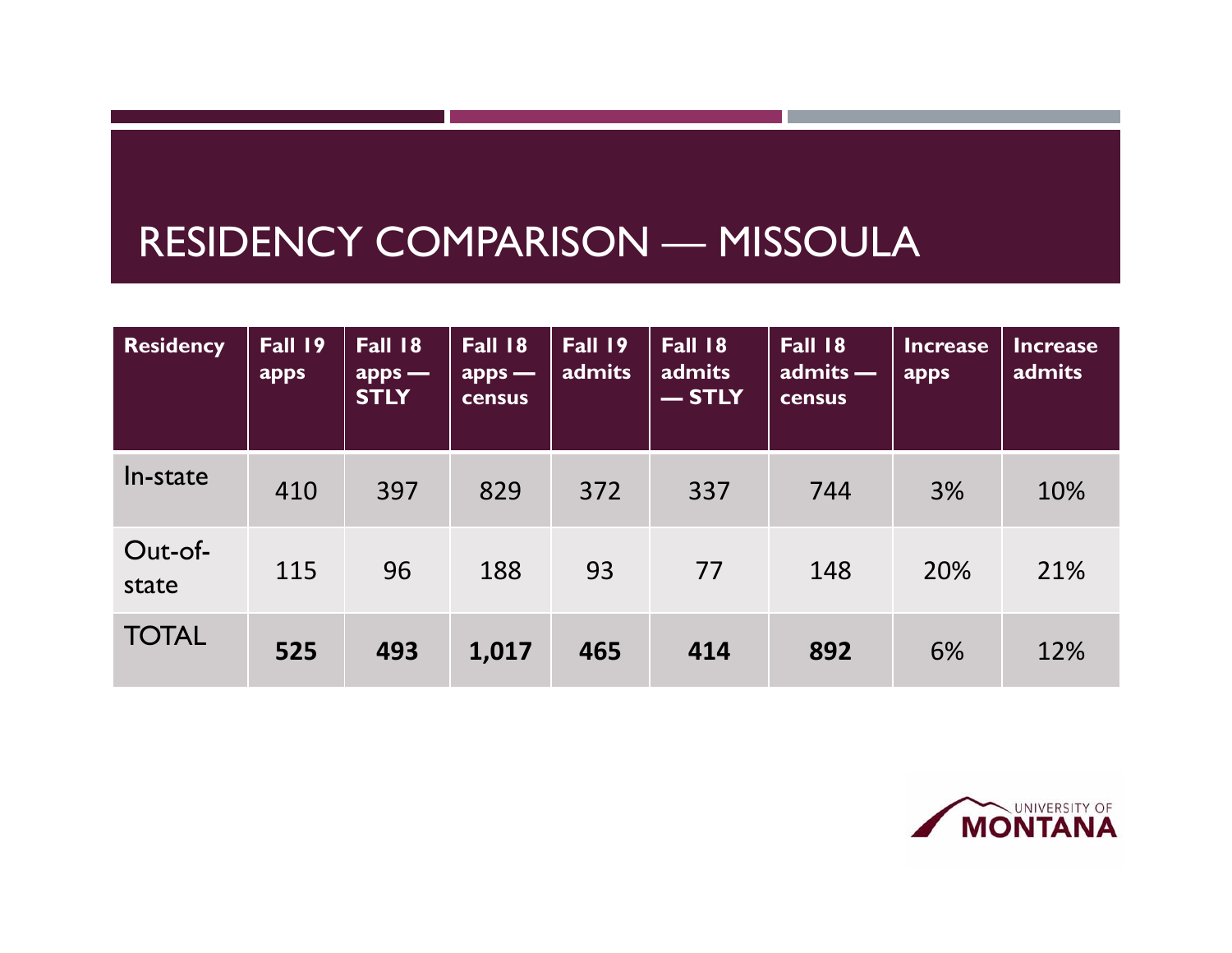#### RESIDENCY COMPARISON — GRADUATE

| <b>Residency</b> | Fall 19<br>apps | <b>Fall 18</b><br>$apps -$<br><b>STLY</b> | <b>Fall 18</b><br>$apps -$<br>census | <b>Fall 19</b><br>admits | <b>Fall 18</b><br>admits<br>$-$ STLY | <b>Fall 18</b><br>admits -<br>census | Increase<br>apps | <b>Increase</b><br>admits |
|------------------|-----------------|-------------------------------------------|--------------------------------------|--------------------------|--------------------------------------|--------------------------------------|------------------|---------------------------|
| In-state         | 208             | 246                                       | 409                                  | 172                      | 173                                  | 343                                  | $-15%$           | $-1\%$                    |
| Out-of-<br>state | 1,352           | 1,575                                     | 1,870                                | 377                      | 360                                  | 513                                  | $-14%$           | 5%                        |
| <b>TOTAL</b>     | 1,560           | 1,821                                     | 2,279                                | 549                      | 533                                  | 856                                  | $-14%$           | 3%                        |

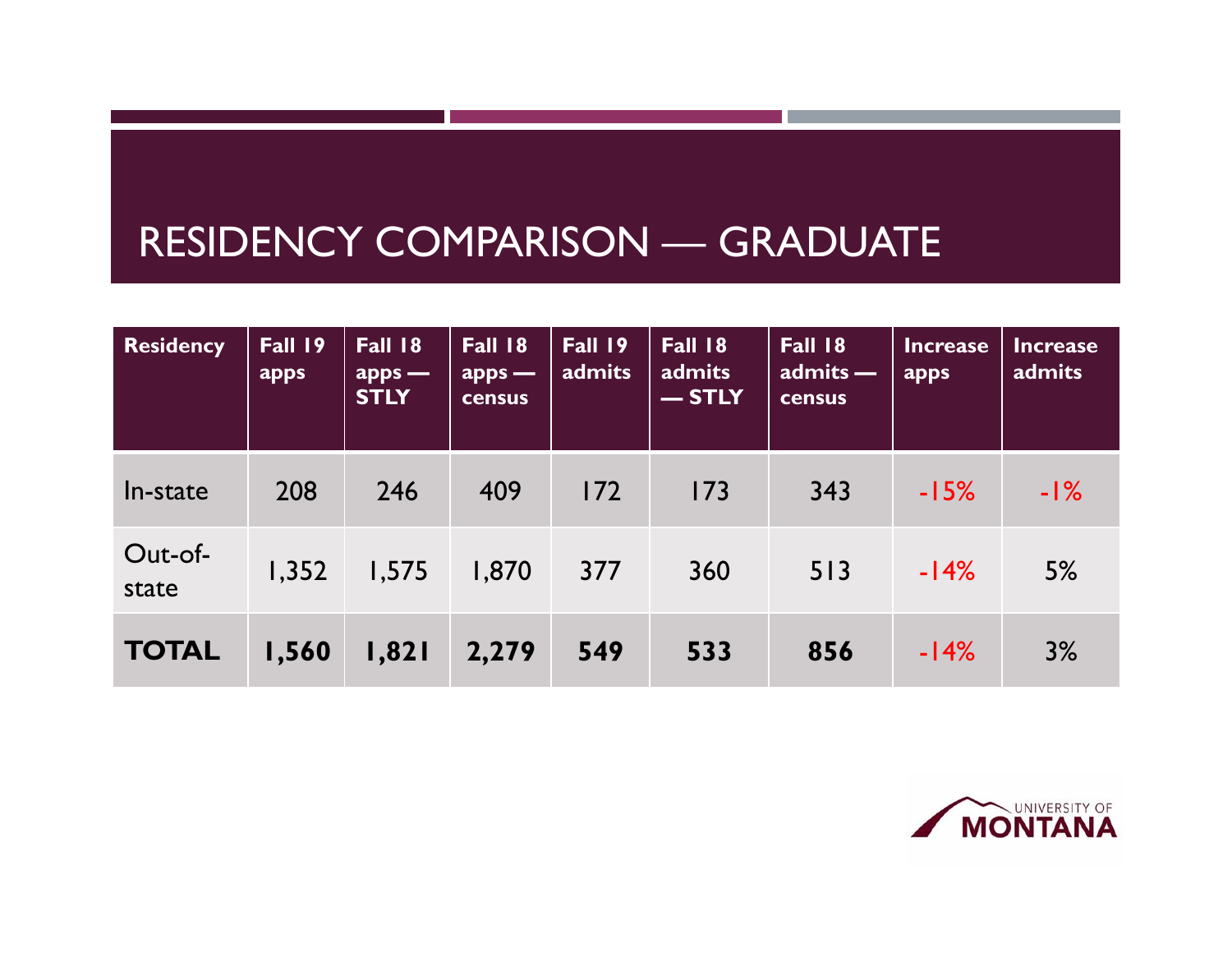#### BEAR TRACKS REGISTRATIONS

| <b>Date</b>   | <b>Students</b> | <b>Guests</b> | <b>Status</b>       |
|---------------|-----------------|---------------|---------------------|
| April 12      | 59 attended     |               | Closed, at capacity |
| April 19      | 155 registered  | 232           | Closed, at capacity |
| April 26      | 169 registered  | 245           | Closed, at capacity |
| May 10        | 114 registered  | 6             | Closed, at capacity |
| June 7        | 130 registered  | 211           | Still open          |
| Online        | 155 registered  |               | 23 complete         |
| <b>TOTALS</b> | 782             | 849           |                     |

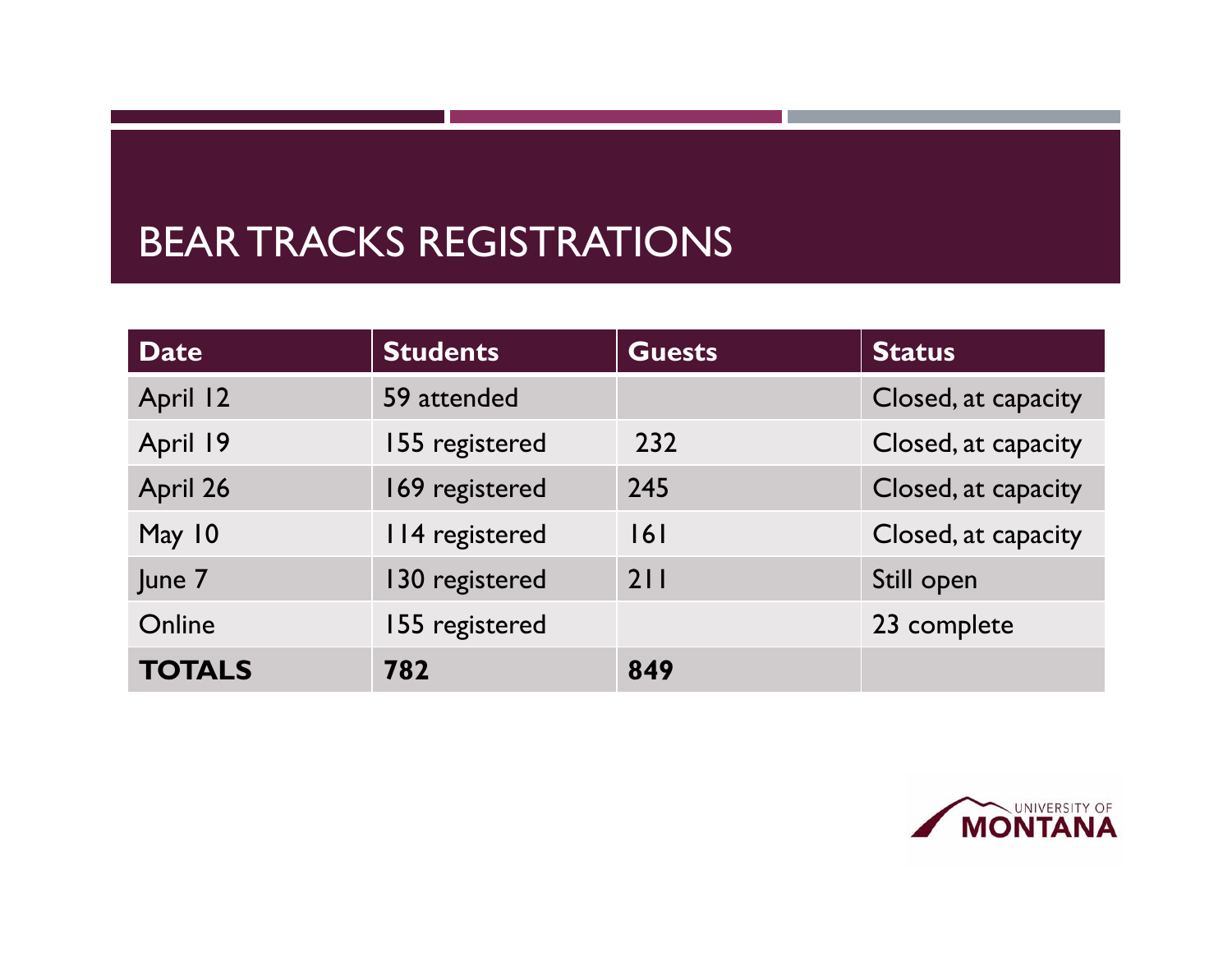### HOUSING

| Gender       | New first-time             | <b>New transfer</b> | <b>Continuing</b> |
|--------------|----------------------------|---------------------|-------------------|
| Male         | $287 (+48)$                | $10(-21)$           | $119(-35)$        |
| Female       | $476 (+62)$                | $23(-31)$           | $178(-78)$        |
| <b>TOTAL</b> | $763 (+110)$               | $33(-52)$           | $297(-113)$       |
|              | TOTAL - 796 (new students) |                     |                   |